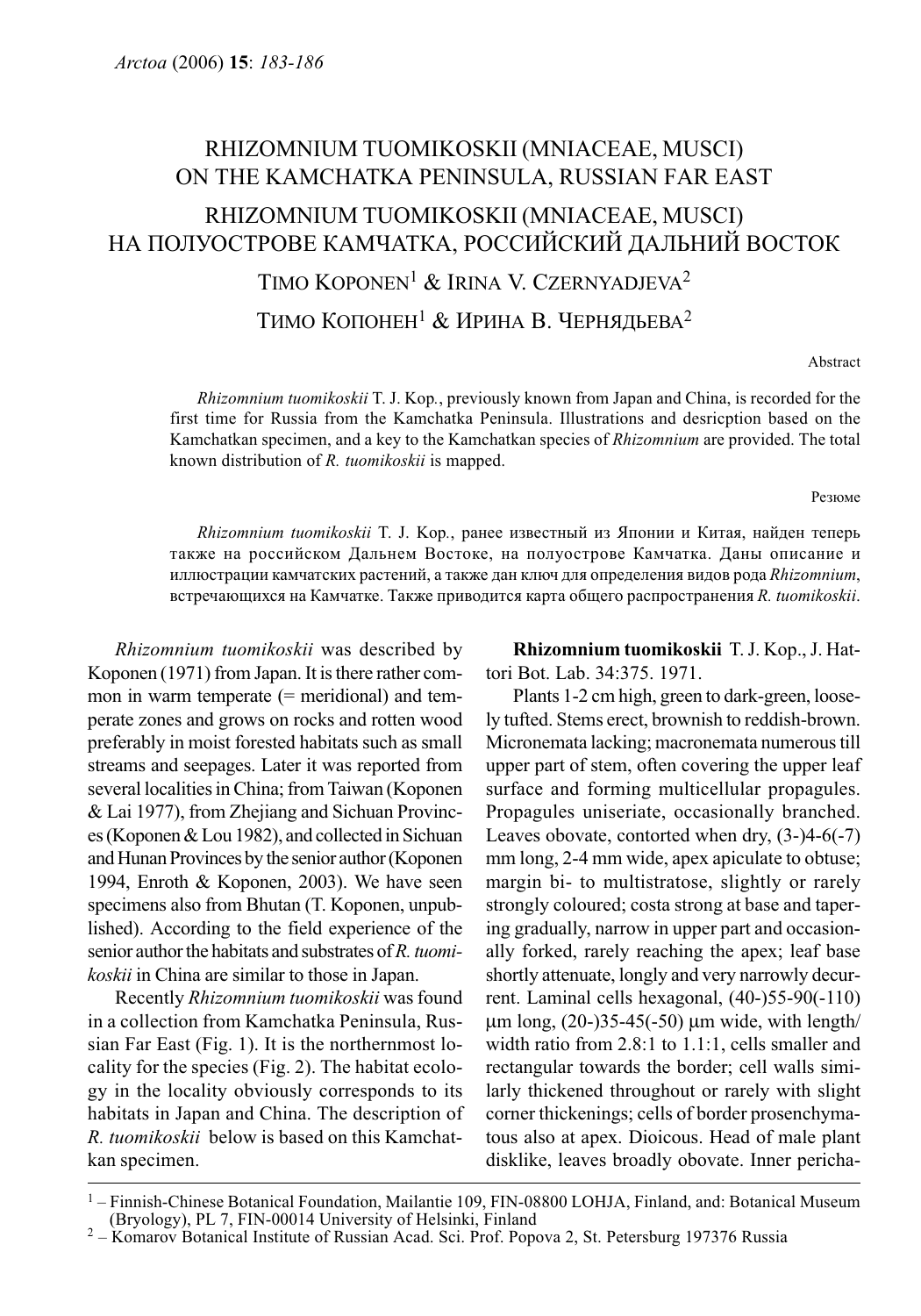|                     | Twore it compained of realitements and espainese praine of functional monetary |                         |  |  |
|---------------------|--------------------------------------------------------------------------------|-------------------------|--|--|
|                     | Kamchatka specimen                                                             | Type description        |  |  |
| Plant color         | green to dark-green                                                            | pale green              |  |  |
| Leaf above          | apiculate to obtuse                                                            | usually apiculate       |  |  |
| Leaf border         | lightly coloured                                                               | usually coloured        |  |  |
| Costa               | rarely reaching the apex                                                       | often reaching the apex |  |  |
| Leaf cells          | corner thickenings slightly expressed                                          | always evenly thickened |  |  |
| Leaf cells, $\mu$ m | 55-90 x 35-45                                                                  | 95-135 x 55-90          |  |  |
|                     |                                                                                |                         |  |  |

| Table 1. Comparison of Kamchatkan and Japanese plants of <i>Rhizomnium tuomikoskii</i> |  |  |  |  |  |
|----------------------------------------------------------------------------------------|--|--|--|--|--|
|----------------------------------------------------------------------------------------|--|--|--|--|--|

etial leaves small, triangular. Seta solitary, nearly 5 cm. Capsule slightly curved, 2.5 mm long. Operculum with small rostrum.

Specimen from Kamchatka demonstrated several morphological differences from the type description (Table 1). This may be due to location on the northern border of the area.

The following characters of the specimen from Kamchatka fit to Rhizomnium tuomikoskii: (1) the absence of micronemata; (2) dioicous sexuality and (3) macronemata numerous at upper part of the stem, often covering the upper leaf surface and forming multicellular propagules. This character and the regenerating of the plants from the propagules was studied by Koponen and Nehira (1972).

In Kamchatka, 7 species of the genus Rhizomnium are known (Czernyadjeva, 2005). Their diagnostic characters are given in the following key.

### KEY TO THE SPECIES OF RHIZOMNIUM IN KAMCHATKA

- 1. Micronemata or micronematous initials present on the stem; dioicous or synoicous . . 2
- 1. Micronemata or micronematous initials absent on the stem; dioicous .......
- 2. Large species; leaves up to 1 cm long, elliptic to obovate; costa percurrent or ending shortly below apex; capsule ovate, outer peristome teeth bright yellow, rarely brownish; lamellae more than 20; dioicous . . . . . . . . . . .

```
. . R. magnifolium (Horik.) T. J. Kop.
```
- 2. Smaller species; leaves up to 7 mm long, broadly elliptic – obovate; costa rarely percurrent, mostly vanishing below apex; capsule globose, outer peristome teeth brown; lamellae less than 20; dioicous or synoicous . ......3
- 3. Leaves up to 7 mm long and 6 mm wide, border bistratose at base; synoicous . . . . . R. pseudopunctatum (Bruch & Schimp.) T. J. Kop.
- 3. Leaves up to 4 mm long and 3 mm wide, border unistratose; dioicous . . R. gracile T.J. Kop.
- 4. Leaf border conspicuous throughout, usually bi- or multistratose; apex often apiculate; costa often percurrent  $\ldots \ldots \ldots$
- 4. Leaf border inconspicuous especially near apex, usually uni-, rarely bistratose, apex rarely apiculate; costa not reaching apex . . 7
- 5. Leaves narrowly elliptic narrowly obovate; cells with strong corner thickenings; costa often percurrent, macronemata not forming propagules . . R. striatulum (Mitt.) T. J. Kop.
- 5. Leaves elliptic obovate; cell walls equally thickened or with slight corner thickenings . . 6
- 6. Macronemata often covering upper stem parts and leaves, forming upstanding propagules; costa often not reaching apex . . . . . . . .
- .......... *R. tuomikoskii* T. J. Kop. 6. Macronemata not forming propagules on leaves; costa percurrent in most leaves . . . ..... R. punctatum (Hedw.) T. J. Kop.
- 7. Large plants, leaves up to 8 mm long; stems straight  $\ldots$ , . . . . . . . . . R. nudum (E. Britton & R. S. Williams) T. J. Kop.
- 7. Small plants, leaves up to 3.5 mm long; stems characteristically winding . . . . . . . . ... R. andrewsianum (Steere) T. J. Kop.

This key is useful for the northern part of Asia. In southern and southwestern Asia three more species of Rhizomnium occur: (1) R. parvulum (Mitt.) T. J. Kop. ranges from Japan to the Himalayas and (2) R. horikawae from Taiwan to the Himalayas (Koponen 1981); (3) R. hattorii T. J. Kop., previously known from Japan and Korea, was recently recorded from the mainland of China (Koponen & Ji, 2006).

The Kamchatkan locality of Rhizomnium tuomikoskii is widely disjunct from its main range. The nearest locality is on northern Honshu in Japan, ca 2000 km south of the Kamchatkan locali-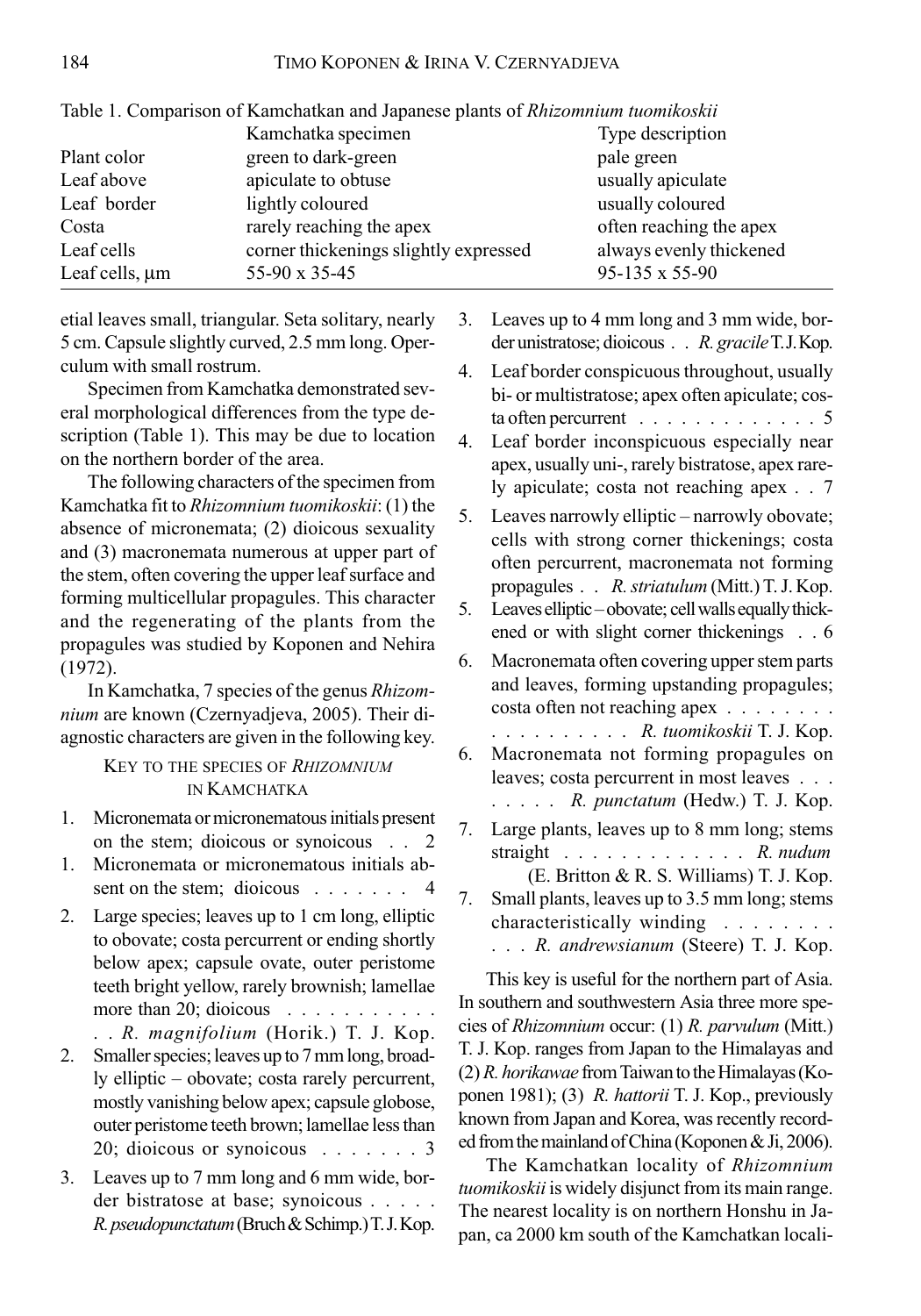

Fig. 1. Rhizomnium tuomikoskii T. J. Kop. (from Kamchatkan plants): 1 – habit; 2 – upper laminal cells; 3 – cross section of leaf border; 4 – laminal cells between costa and margin; 5 – border and submarginal laminal cells; 6 – leaf with macronemata in axil; 7 – macronema with upstanding uniseriate propagules (arrowed); 8 – leaves (1-7 - corresponding their sequence on stem from top). Scale bars: 5 cm for 1; 2 cm for 8; 1 cm for 6; 200  $\mu$ m – 7; 100  $\mu$ m – 2-5.